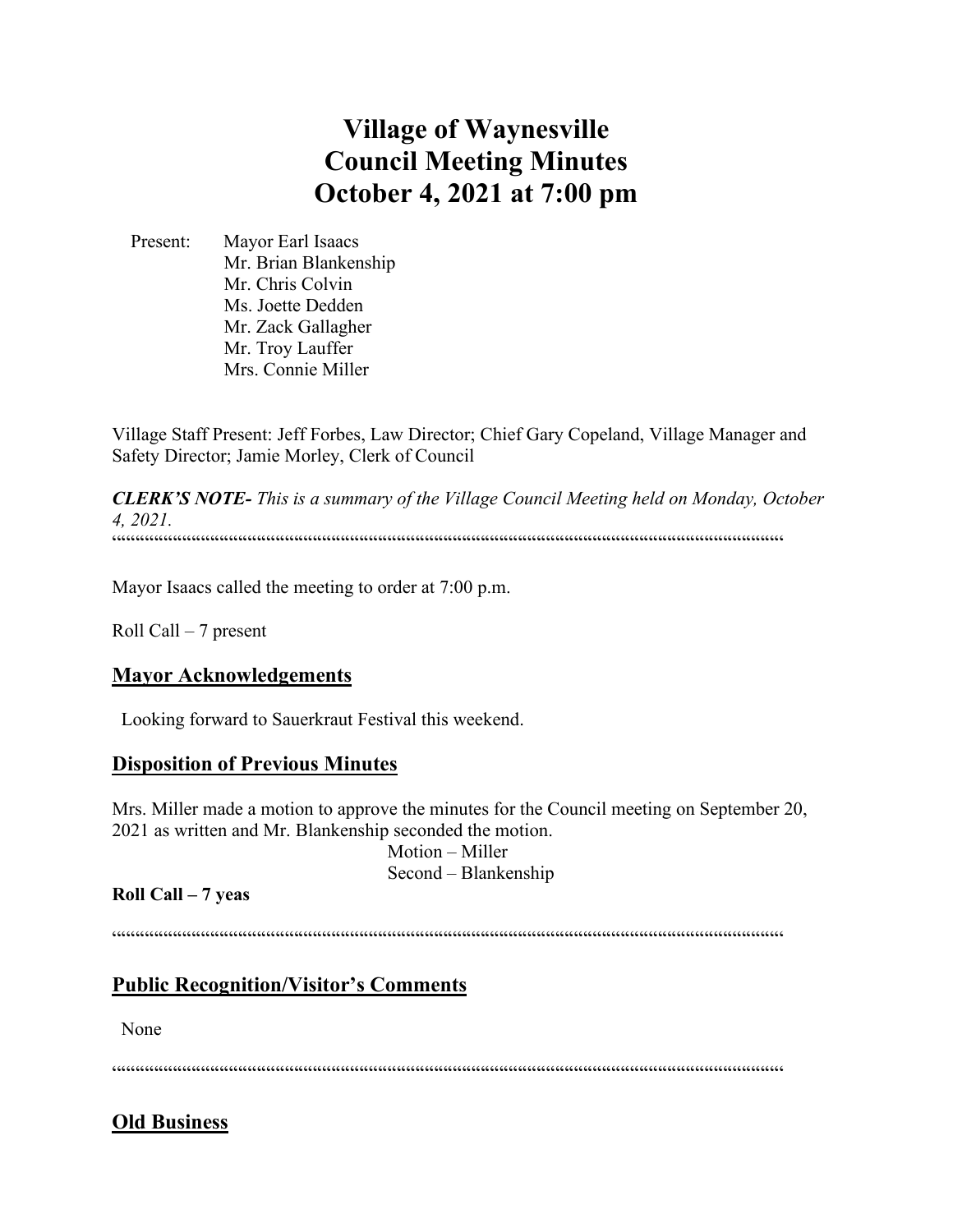None

 $\label{prop:main} \hspace{1.5cm} \hspace{1.5cm} ... \hspace{1.5cm} ... \hspace{1.5cm} ... \hspace{1.5cm} ... \hspace{1.5cm} ... \hspace{1.5cm} ... \hspace{1.5cm} ... \hspace{1.5cm} ... \hspace{1.5cm} ... \hspace{1.5cm} ... \hspace{1.5cm} ... \hspace{1.5cm} ... \hspace{1.5cm} ... \hspace{1.5cm} ... \hspace{1.5cm} ... \hspace{1.5cm} ... \hspace{1.5cm} ... \hspace{1.5cm} ... \hspace{1.5cm} ... \hspace{1.5cm} ... \hspace{$ 

## **Reports**

#### **Finance**

 The Finance Committee will meet on Thursday, October 21, 2021 at 5:00 p.m. in the small conference room at the Government Center. Would like all Council members to be present.

## **Public Works Report**

 Public Works met this evening and discussed the projects going on throughout the Village. The next meeting will be November 1 at 6:00 p.m. The public is encouraged to attend.

#### **Special Committee Reports**

 Personnel Committee will meet on October 18, 2021 at 6:00 p.m. The Committee consists of Mr. Colvin, Ms. Dedden, and Mr. Gallagher. Asking all of Council to fill out the provided evaluations on the Finance Director and Village Manager. These will need to be turned in before the meeting on October 18<sup>th</sup>.

 MOMS met and set the date of Saturday, October 23 between 9:00 a.m. – 12:00 p.m. to put up Christmas decorations. Ms. Dedden asked for the Street Department to drop off the decorations to her house by October  $18<sup>th</sup>$  to ensure all the lights are working.

#### **Village Manager Report**

- Nathan from PCI has finished running the new wire for the wellheads. He is now running wiring at the cold barn for new lighting and garage doors.
- Brown Paving has started the mill and fill project for Adamsmoor Drive and Mill Street. This should be completed by Wednesday, weather permitting.
- Road closure signs will start to be placed around town on Wednesday of this week for the upcoming Sauerkraut Festival. The maintenance building and Sawyer Building will be permit parking only. The water hauling station will be closed for the weekend.
- Fed Excavating has completed the water lines and vault for the school and should begin next week on the drainage project behind Pat's Gas after the festival.
- Provided a copy of the letter from the current tenant of the Lock Up to terminate the lease at the end of October. She did express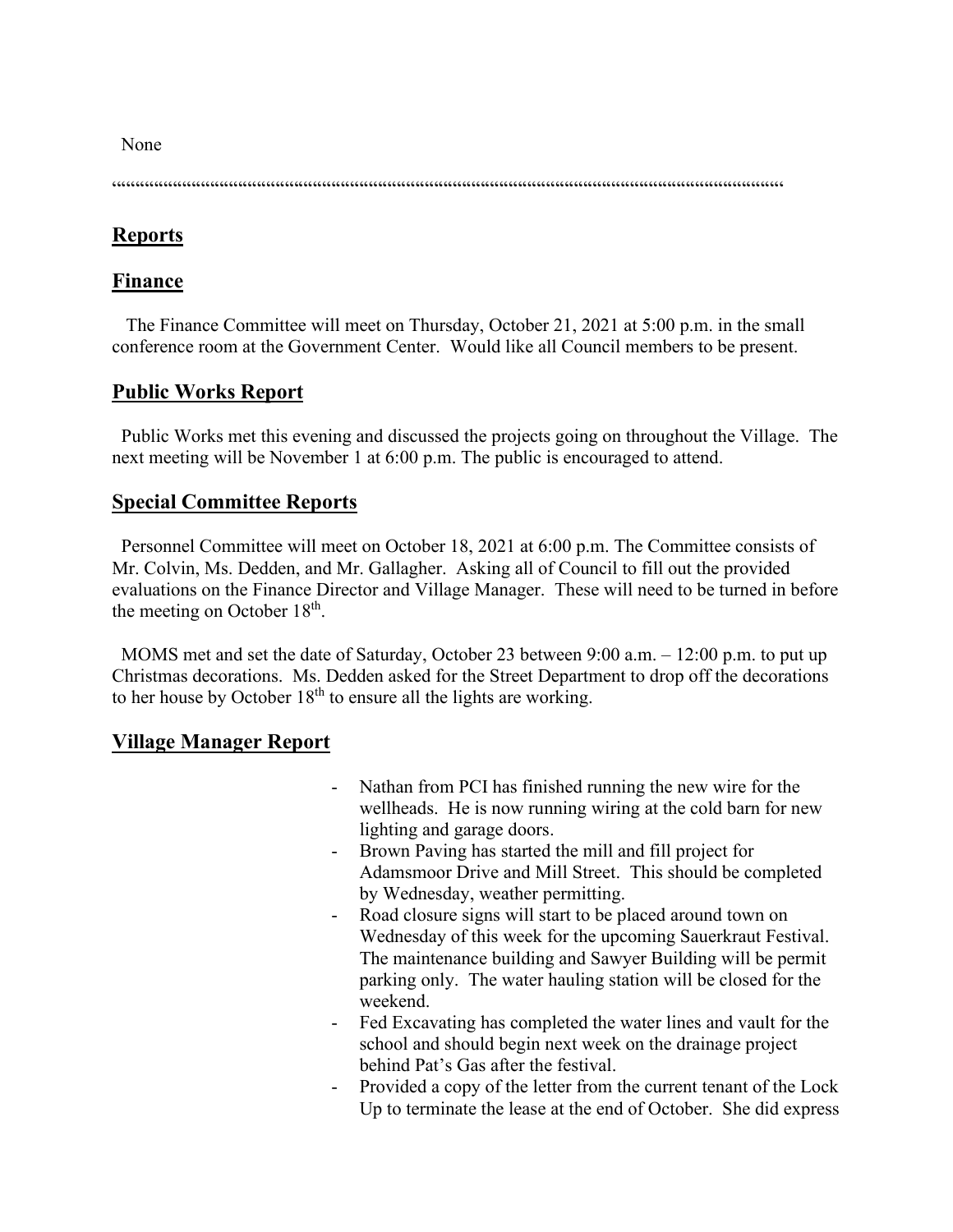an interest in the first right of refusal. Met with realtor to get an estimate on the building.

- Maintenance Department collected scrap metal and turned in for money.
- Andy Ray was rehired as Water Supervisor. He has passed his water operator test and will be a great asset to the Village.
- Maintenance Department did asphalt repairs around the Village before the Sauerkraut Festival.
- Unfortunately, the Purple Heart Honor Guard was unable to attend tonight's meeting due to illness and will reschedule later.
- Trick-or-Treat is scheduled on October 31 from 6-8 p.m.

# **Police Report**

- A big thank you to the Lytle United Methodist Church for the donation of food and drinks for the officers at range training. All officers passed firearm and taser certification. Officer Baugh volunteered to demonstrate the effectiveness of tasers by getting tasered.
- A thank you to Denny Atkins from Smokin' BBQ for donating BBQ and macaroni and cheese for the officers. It was greatly appreciated.
- Officer assignments have been designated for the Sauerkraut Festival. Plan to pick up radios on Thursday. A Biergarten with bands will be at the Village Restaurant. All permits have been filed and an officer has been hired to be on scene. IDs will be checked and the area will be fenced off to ensure alcohol does not leave the area.

#### **Financial Director Report**

None

#### **Law Report**

None

#### **New Business**

Ms. Dedden made a motion to not have a hearing for the transfer of the liquor license at 60 Marvin's Lane and was seconded by Mr. Gallagher.

> Motion – Dedden Second – Gallagher

**Roll Call – 7 yeas**